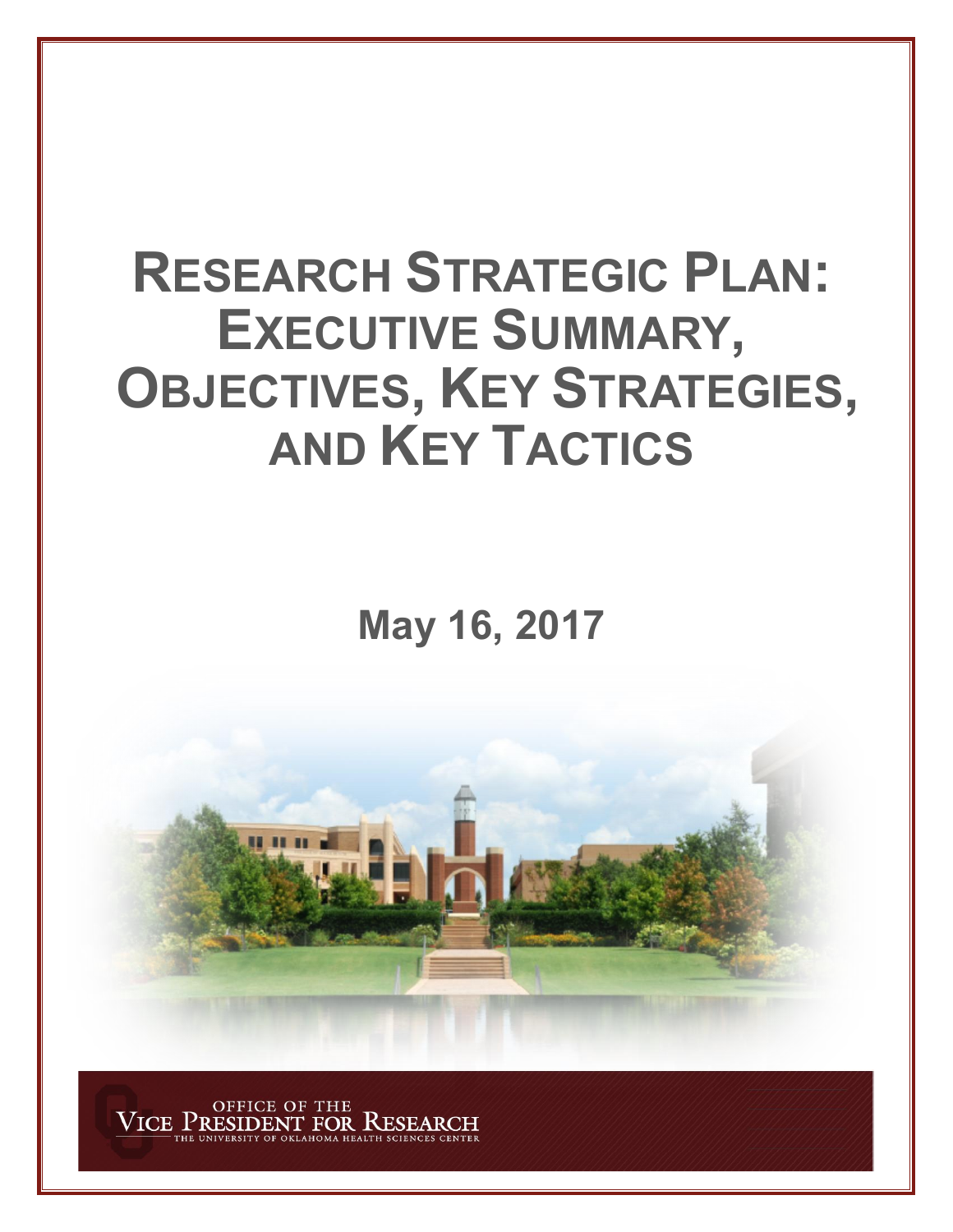# **HSC RESEARCH STRATEGIC PLAN: 2015-2020 EXECUTIVE SUMMARY**

#### **1. Provide an environment to advance excellence in discovery, creativity, and technology development**

- 1.1 Enhance campus-wide communication about research and research opportunities by providing institutional networking tools, spaces, and forum
- 1.2 Attract, develop, and retain outstanding faculty researchers
- 1.3 Optimize management and maximize utilization of research infrastructure, as well as effectively facilitate pre- and post-award management
- 1.4 Enhance the research training environment for students, residents, and fellow
- 1.5 Support a Sooner-to-Market pipeline for assisting faculty with intellectual property development and commercialization

#### **2. Advance team-based research**

- 2.1 Incentivize team-based research through targeted funding and other methods
- 2.2 Recognize team-based research through promotion/tenure and awards
- 2.3 Partner with peer institutions through faculty recruitment, capital investment, joint funding opportunities, and trans-institutional collaboration

#### **3. Accelerate translational research**

- 3.1 Facilitate campus-wide involvement in the Oklahoma Clinical and Translational Science Institute
- 3.2 Apply medical informatics and associated analytics to enhance translational research
- 3.3 Promote translational research that improves the health of Oklahomans

# **4. Expand research in thematic areas**

- 4.1 Grow research in Cancer/Tobacco Use and Prevention and Diabetes/Metabolic and Vascular Disease across all colleges at the Health Sciences Center
- 4.2 Continue to advance research in Vision/Neuroscience, Geroscience, and Immunology/Infectious Disease
- 4.3 Leverage research funds for the thematic areas

# **Research Enterprise Leadership and Management**

- Integrate the Research Strategic Plan into campus-wide organizational roles and culture, financial management, and strategic planning
- Regularly track and evaluate performance measures
- Modify tactics as needed
- Ensure ongoing enterprise risk management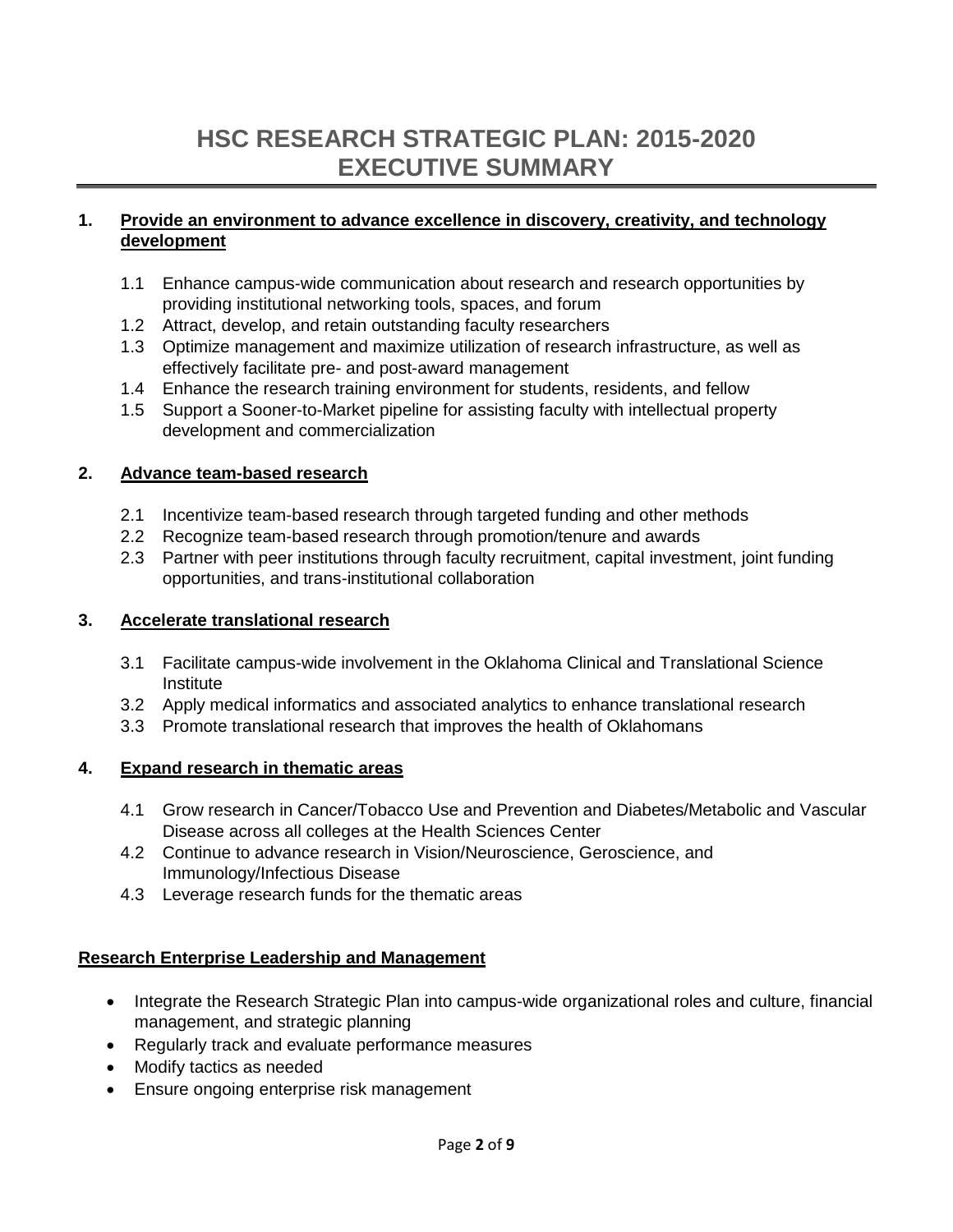# **GOAL 1: PROVIDE AN ENVIRONMENT TO ADVANCE EXCELLENCE IN DISCOVERY, CREATIVITY, AND TECHNOLOGY DEVELOPMENT**

# **Subgoal 1.1: Enhance Campus-Wide Communication About Research And Research Opportunities By Providing Institutional Networking Tools, Spaces, And Forum**

**Objectives** 

- 1. Develop interactive and robust mechanisms to simplify the process of sharing and finding information related to research activities on campus.
- 2. Increase the availability and dissemination of information regarding funding opportunities and assistance with proposal submission and regulatory compliance.
- 3. Increase the utilization of research networking tools to promote collaborative research efforts on campus.
- 4. Develop a robust infrastructure for engaging external stakeholders.

#### Key Strategies/Tactics

- Develop a **Research Navigator Portal**
- Develop a **Research Navigator Service**
- Implement the research networking software **Profiles**
- Enhance **public relations** and marketing efforts
- Office of VPR **Newsletter**

# **Subgoal 1.2: Attract, Develop, And Retain Outstanding Faculty Researchers**

**Objectives** 

- 1. Increase the number of nationally competitive clinician scientists and research faculty.
- 2. Develop outstanding faculty researchers.
- 3. Increase the retention of successful researchers.
- 4. Increase development efforts to support the attraction, development, and retention of outstanding faculty researchers.

#### Key Strategies/Tactics

- Create an **environment** where research and researchers are highly valued
- Promote **joint recruitment** of faculty members
- Ensure **protected research time and support** for clinician scientists
- **Expand faculty development program** to include senior and scientific mentors to develop outstanding research scientists
- **Increase the leadership and career development opportunities** for faculty researchers
- Implement **retention packages** for successful researchers
- Engage the administration and faculty in **development efforts** to support research

# **Subgoal 1.3: Optimize Management And Maximize Utilization Of Research Infrastructure, As Well As Effectively Facilitate Pre- And Post-Award Management**

#### **Objectives**

- 1. Increase the effectiveness of University research core facilities, resources, and services.
- 2. Increase assistance provided to researchers for preparation of research proposals and regulatory application and progress forms.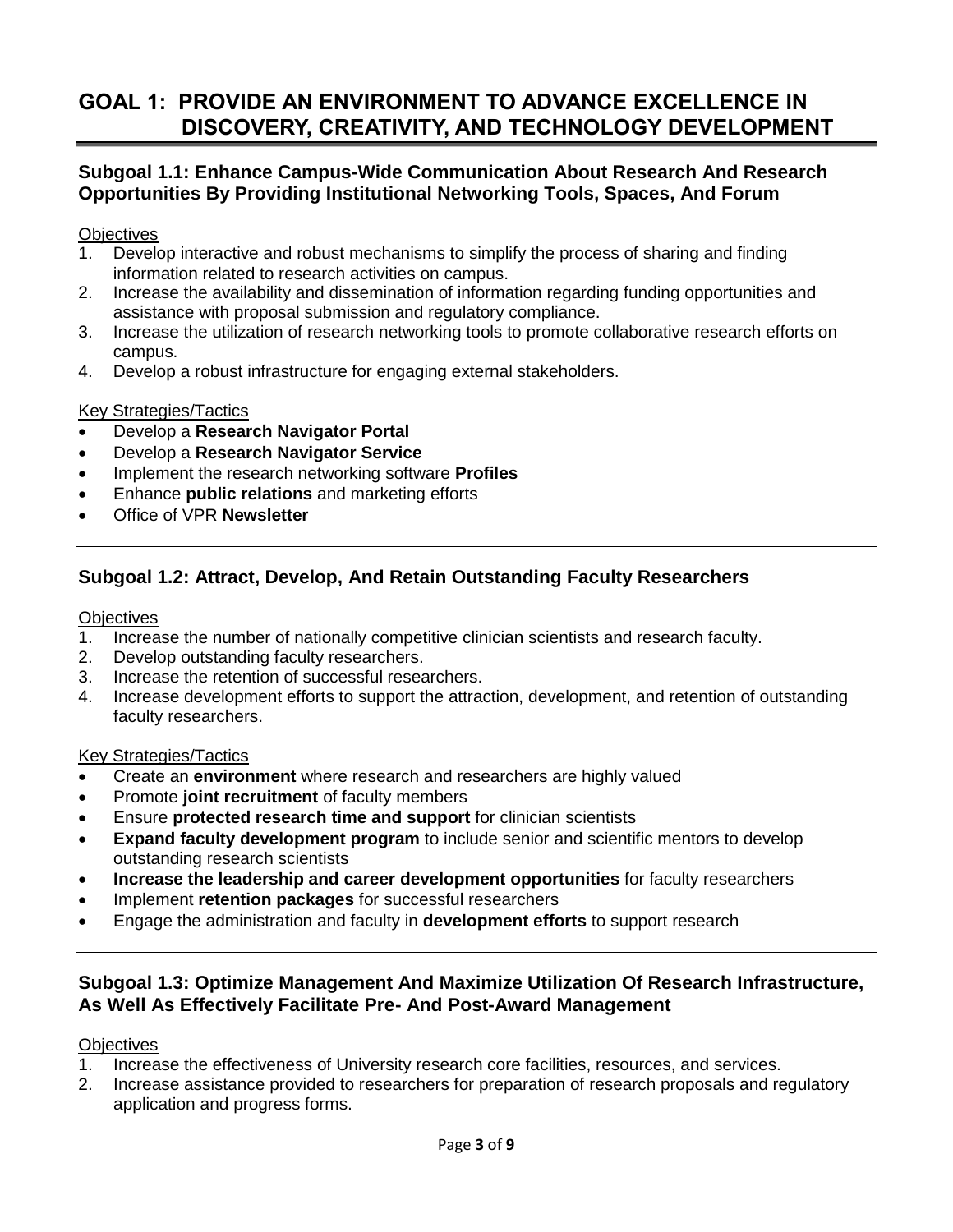- 3. Improve post-award processing and management.
- 4. Increase the competitiveness of submitted research proposals.
- 5. Improve services, availability, and use of central clinical research resources.

#### Key Strategies/Tactics

- Implement annual **quality and needs assessment for HSC core facilities**
- Develop a **Research Navigator Service** (See Subgoal 1.1)
- Develop a **framework for a grant review program**
- Implement annual **quality and needs assessment for HSC internal funding mechanisms and PHF funding**
- **Continue development of the Oklahoma Clinical and Translational Science Institute** clinical research services and disseminate information about core service offerings.

# **Subgoal 1.4: Enhance The Research Training Environment For Students, Residents, And Fellow**

#### **Objectives**

- 1. Increase graduate student training grants (e.g. T32, DOE, HRSAs).
- 2. Increase Individual student or Postdoc awards (e.g. F32 and NRSAs).
- 3. Increase mentored faculty awards.
- 4. Maximize the acquisition of funding for supplements (loan repayment, RO1 supplements).
- 5. Increase funding supplements for underrepresented populations of students/fellows.

#### Key Strategies/Tactics

- Develop an **infrastructure to support the submission of training grants**.
- Provide **incentive to faculty** to serve as PIs on training grants.
- **Attract and retain highly qualified faculty in designated programmatic areas**.
- **Train qualified faculty candidates** on how to serve as **mentors** on mentored awards.
- Create awareness of the various **funding supplements and mechanisms and agencies**.

# **Subgoal 1.5: Support A Sooner-To-Market Pipeline For Assisting Faculty With Intellectual Property Development And Commercialization**

#### **Objectives**

- 1. Increase and promote entrepreneurship.
- 2. Facilitate business/university transactions and partnerships to transform discoveries into innovative solutions.

- **Educate faculty/postdocs/ students** with goal of being cognizant of IP.
- **Incentivize to commercialize** (not treat as another chore that distracts from grant writing, patient time, teaching).
- Potential "**Grants/Awards" from the OTD Growth Fund or the PHF**.
- Build/strengthen networks that facilitate **IP development and pipeline** by unifying existing capabilities.
- **Recruiting for IP success**.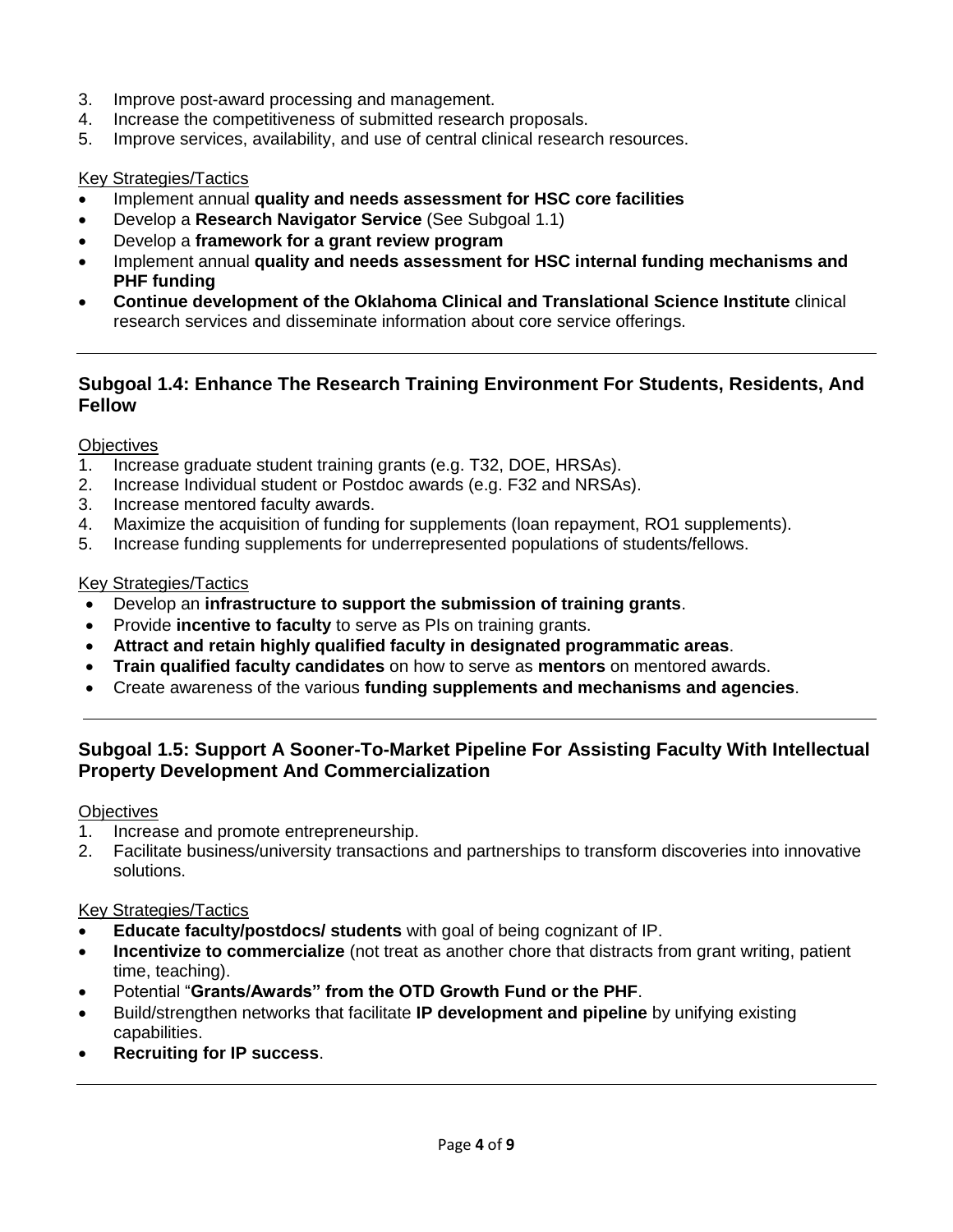# **GOAL 2: ADVANCE TEAM-BASED RESEARCH**

# **Subgoal 2.1: Incentivize Team-Based Research Through Targeted Funding And Other Methods**

#### **Objectives**

- 1. Increase number of collaborative projects and grant submissions across disciplines/colleges.
- 2. Increase number of multi-PI grants [e.g., NIH grants [e.g., R01 grants, program project grants, P30 grants, P20 grants, U grants, clinical trials, and training grants) and grants from Patient-Centered Outcome Research Institute, Health Resources and Services Administration, and Agency for Healthcare Research & Quality].

#### Key Strategies/Tactics

- Create **opportunities for researchers to interact**.
- Implement programs that **bring researchers from different disciplines and Colleges with similar interests together**.
- Host **thematic retreats that highlight multi-PI projects** by investigators.
- Identify **funds specifically to support cross-discipline projects and projects involving collaboration between colleges**.
- Provide **support with administrative functions after the award is funded**.
- Provide **financial incentive/support to large multi-PI grants**.

# **Subgoal 2.2: Recognize Team-Based ResearchThrough Promotion/Tenure And Awards**

#### **Objectives**

- 1. Develop, implement, and maintain ongoing communication, education, and information concerning 'team science' among faculty and administrators.
- 2. Include team-based science within promotion and tenure guidelines.
- 3. Recognize team science within faculty awards.
- 4. Recruit and develop faculty with goal of being part of a team.

- Form an **advisory committee comprised of exemplary team-science faculty** to establish best practices and implementation.
- **Update P&T guidelines to include team science**.
- Repurpose existing awards and/or develop new **awards for team science**.
- **Increase joint recruitment and coordination** to enhance building of teams.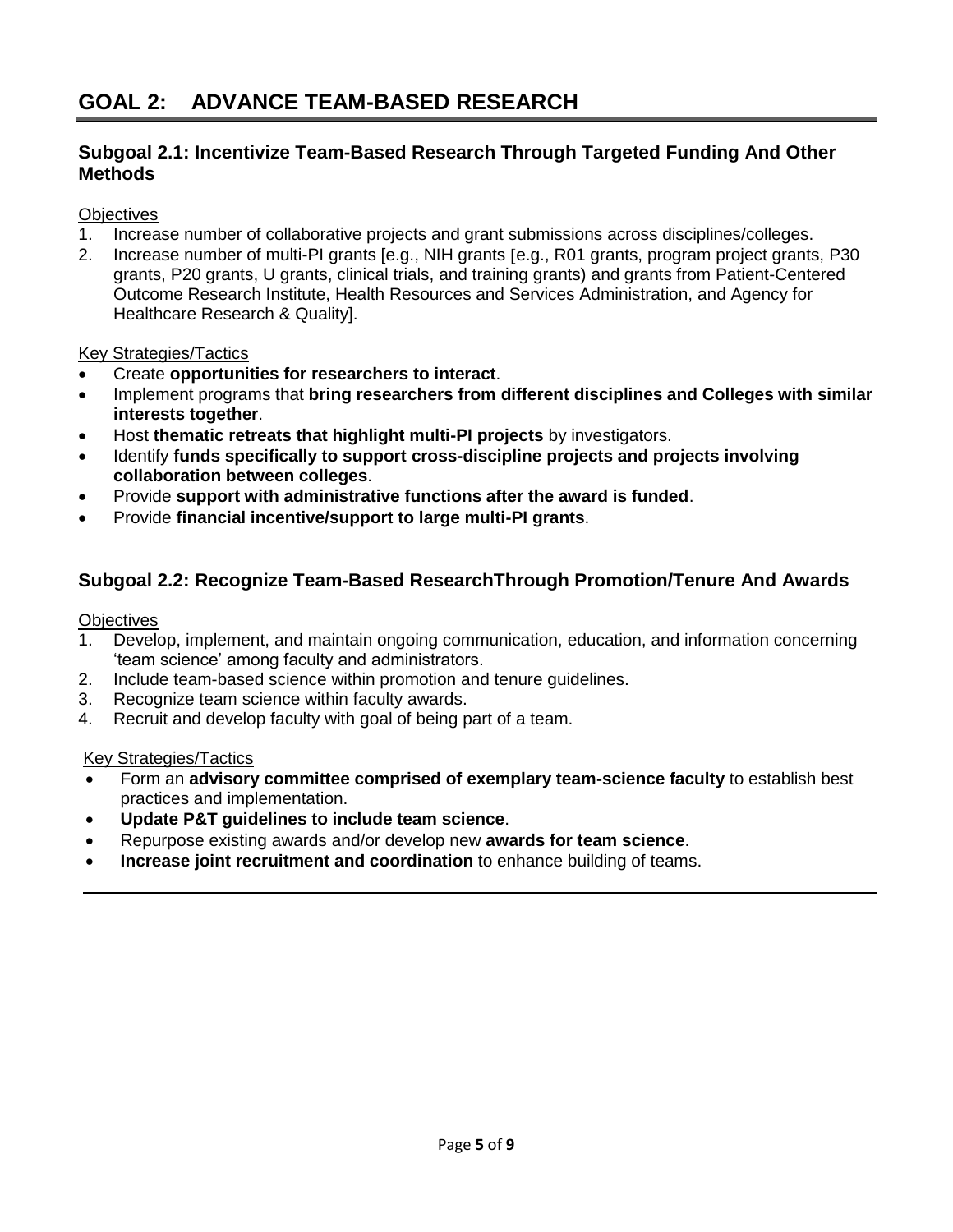# **Subgoal 2.3: Partner With Peer Institutions Through Faculty Recruitment, Capital Investment, Joint Funding Opportunities, And Trans-Institutional Collaboration**

# **Objectives**

- 1. Increase campus-level coordination for recruitment, mentoring, and development.
- 2. Identify and allocate funding for shared resources to expand a team science infrastructure
- 3. Enhance regional, national, and international partnerships to collaborate with research, teaching, and service.
- 4.

- Increase **faculty joint appointments and adjunct roles** with Norman campus and peer institutions.
- Establish a **task force to include peer institutions** (e.g., OMRF, Tulsa, VA, Norman campus) to identify, share, and develop resources for collaboration.
- **Identify funding sources** that support team science between institutions.
- Identify opportunities for **shared resources to enhance a team science infrastructure** (e.g., shared equipment and instrumentation, central IRB, telecommunications).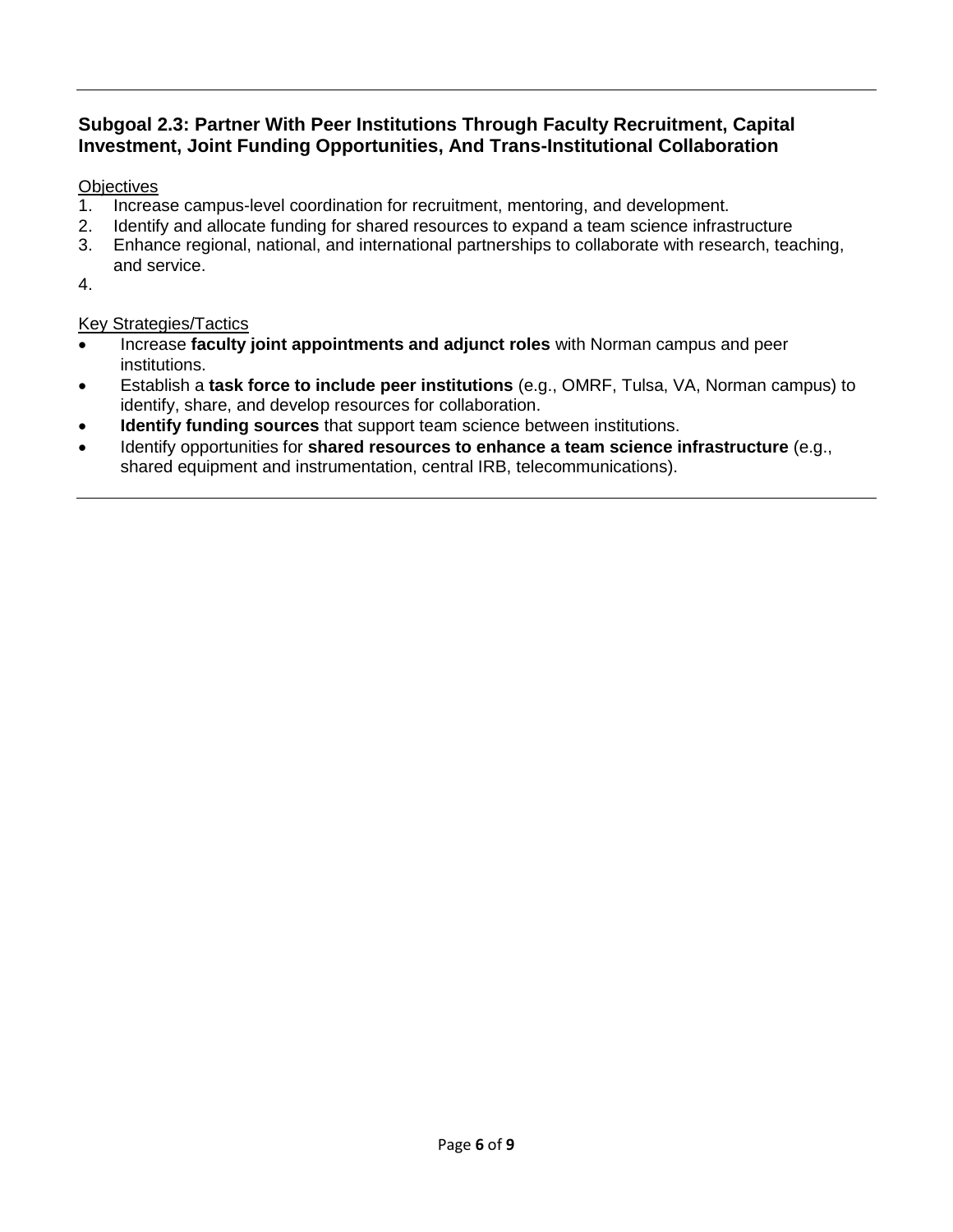# **GOAL 3: ACCELERATE TRANSLATIONAL RESEARCH**

# **Subgoal 3.1: Facilitate Campus-Wide Involvement In The Oklahoma Clinical And Translational Science Institute**

# **Objectives**

.

- 1. Create mechanisms for engagement in OCTSI program development and delivery across disciplines and key stakeholders and identify key resources that foster translational research.
- 2. Increase the availability and utilization of the key resources provided by the OCTSI across OUHSC departments and colleges.
- 3. Increase the availability and participation in OCTSI training and educational activities among researchers across OUHSC departments and colleges.
- 4. Increase utilization of the OCTSI as a coordinating entity to provide shared leadership and administrative support for collaborative research projects across university colleges, departments, and external partners.

# Key Strategies/Tactics

- Develop **faculty/staff champions** within major research units to increase information dissemination of OCTSI resources.
- Reduce the barriers to clinical research on campus by effective utilization of the **Clinical Resources Core** of the OCTSI
- Advance dissemination and implementation research using the **Oklahoma Primary Healthcare Improvement Cooperative**.
- Foster increased research with underserved and underrepresented populations of the **OCTSI Special Populations Unit.**
- Continue to further refine and support **OUHSC CTR training programs**.

# **Subgoal 3.2: Apply Medical Informatics And Associated Analytics To Enhance Translational Research**

# **Objectives**

- 1. Develop a strategy for unified application of data science with shared governance and focus.
- 2. Develop the infrastructure to facilitate the application of health informatics and analytics in translational research.
- 3. Develop health informatics and analytics training programs that advance the capabilities of the Oklahoma research community.

- Establish a **governance structure** for implementation of data science strategy.
- Construct **overarching policies and procedures** for data access and associated cost, use, and security for health informatics research.
- Establish **processes, practices, and tools for data use and analytics**.
- Construct and maintain **centralized, high-quality internal and external data assets** for the OUHSC research community.
- **Leverage health informatics and analytics resources** to facilitate research development and participant recruitment in research studies.
- **Create programs for training** faculty/students/staff in using health informatics for research activities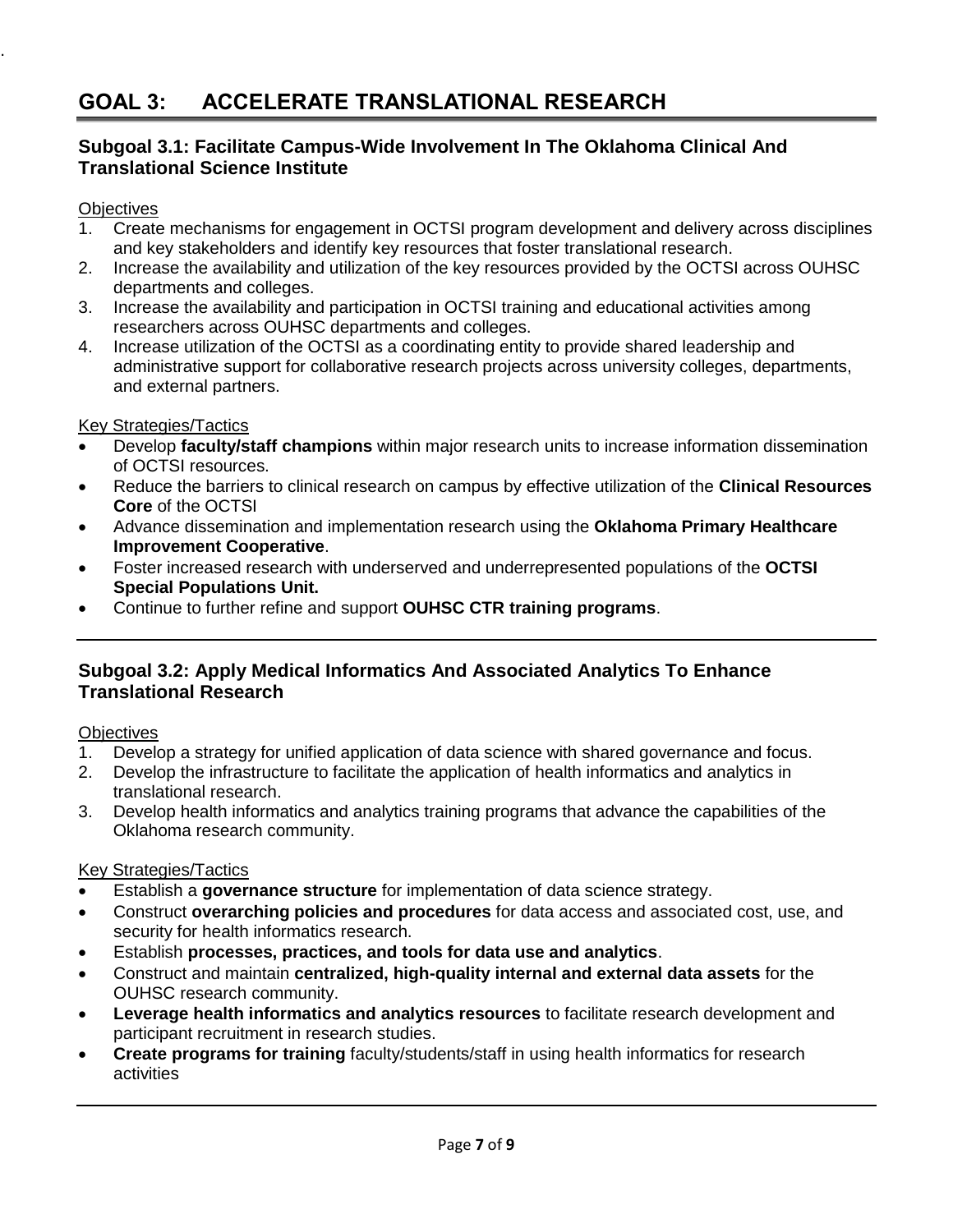# **Subgoal 3.3: Promote Translational Research That Improves The Health Of Oklahomans**

#### **Objectives**

- 1. Enact institutional 'best practices' policies that facilitate translational research with underserved and underrepresented populations.
- 2. Increase translational research with communities in Oklahoma with an emphasis on underserved and underrepresented population.

- **Develop "best practice" institutional policies** for performing translational research with underserved and underrepresented populations and **implement these "best practices" across the institution** to assist researchers.
- **Evaluate, modify, and/or expand current organizational unit(s) and resources** to increase translational research collaborations with communities in Oklahoma with an emphasis on underserved and underrepresented.
- **Prioritize health needs** for translational research with key community stakeholders.
- **Facilitate bidirectional collaborative processes** between community partners and researchers.
- **Analyze existing data** to identify community health needs.